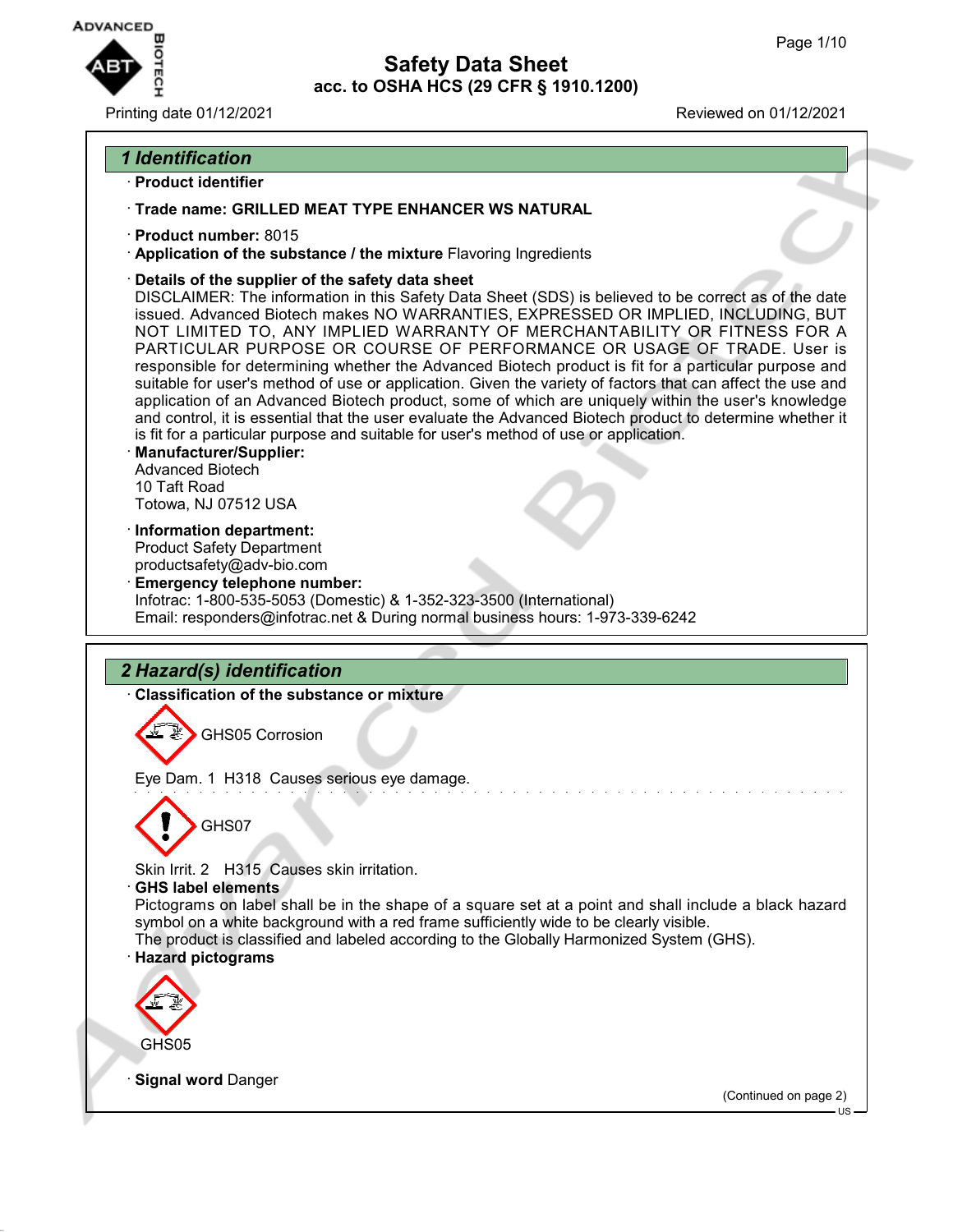

| · Hazard-determining components of labeling:<br>Acetic acid<br><b>Hazard statements</b><br>H315 Causes skin irritation.<br>H318 Causes serious eye damage.<br>· Precautionary statements<br>P280<br>Wear protective gloves / eye protection / face protection.<br>P305+P351+P338 If in eyes: Rinse cautiously with water for several minutes. Remove contact lenses, if<br>present and easy to do. Continue rinsing.<br>P310<br>Immediately call a poison center/doctor.<br>P321<br>Specific treatment (see on this label).<br>Take off contaminated clothing and wash it before reuse.<br>P362+P364<br>P332+P313<br>If skin irritation occurs: Get medical advice/attention.<br><b>Classification system:</b><br>NFPA ratings (scale 0 - 4)<br>Health = $3$<br>Fire $= 1$<br>Reactivity = $0$<br>HMIS-ratings (scale 0 - 4)<br><b>HEALTH</b><br> 3 <br>Health = $*3$<br>Fire = $1$<br><b>FIRE</b><br>$\vert$ 1<br>Reactivity = $0$<br><b>REACTIVITY</b> 0<br><b>Other hazards</b><br>Results of PBT and vPvB assessment<br>· PBT: Not applicable.<br>· vPvB: Not applicable. |                          |
|-------------------------------------------------------------------------------------------------------------------------------------------------------------------------------------------------------------------------------------------------------------------------------------------------------------------------------------------------------------------------------------------------------------------------------------------------------------------------------------------------------------------------------------------------------------------------------------------------------------------------------------------------------------------------------------------------------------------------------------------------------------------------------------------------------------------------------------------------------------------------------------------------------------------------------------------------------------------------------------------------------------------------------------------------------------------------------|--------------------------|
|                                                                                                                                                                                                                                                                                                                                                                                                                                                                                                                                                                                                                                                                                                                                                                                                                                                                                                                                                                                                                                                                               | (Continuation of page 1) |
|                                                                                                                                                                                                                                                                                                                                                                                                                                                                                                                                                                                                                                                                                                                                                                                                                                                                                                                                                                                                                                                                               |                          |
|                                                                                                                                                                                                                                                                                                                                                                                                                                                                                                                                                                                                                                                                                                                                                                                                                                                                                                                                                                                                                                                                               |                          |
|                                                                                                                                                                                                                                                                                                                                                                                                                                                                                                                                                                                                                                                                                                                                                                                                                                                                                                                                                                                                                                                                               |                          |
|                                                                                                                                                                                                                                                                                                                                                                                                                                                                                                                                                                                                                                                                                                                                                                                                                                                                                                                                                                                                                                                                               |                          |
|                                                                                                                                                                                                                                                                                                                                                                                                                                                                                                                                                                                                                                                                                                                                                                                                                                                                                                                                                                                                                                                                               |                          |
|                                                                                                                                                                                                                                                                                                                                                                                                                                                                                                                                                                                                                                                                                                                                                                                                                                                                                                                                                                                                                                                                               |                          |
|                                                                                                                                                                                                                                                                                                                                                                                                                                                                                                                                                                                                                                                                                                                                                                                                                                                                                                                                                                                                                                                                               |                          |
|                                                                                                                                                                                                                                                                                                                                                                                                                                                                                                                                                                                                                                                                                                                                                                                                                                                                                                                                                                                                                                                                               |                          |
|                                                                                                                                                                                                                                                                                                                                                                                                                                                                                                                                                                                                                                                                                                                                                                                                                                                                                                                                                                                                                                                                               |                          |
|                                                                                                                                                                                                                                                                                                                                                                                                                                                                                                                                                                                                                                                                                                                                                                                                                                                                                                                                                                                                                                                                               |                          |
|                                                                                                                                                                                                                                                                                                                                                                                                                                                                                                                                                                                                                                                                                                                                                                                                                                                                                                                                                                                                                                                                               |                          |
|                                                                                                                                                                                                                                                                                                                                                                                                                                                                                                                                                                                                                                                                                                                                                                                                                                                                                                                                                                                                                                                                               |                          |
|                                                                                                                                                                                                                                                                                                                                                                                                                                                                                                                                                                                                                                                                                                                                                                                                                                                                                                                                                                                                                                                                               |                          |
|                                                                                                                                                                                                                                                                                                                                                                                                                                                                                                                                                                                                                                                                                                                                                                                                                                                                                                                                                                                                                                                                               |                          |
|                                                                                                                                                                                                                                                                                                                                                                                                                                                                                                                                                                                                                                                                                                                                                                                                                                                                                                                                                                                                                                                                               |                          |
|                                                                                                                                                                                                                                                                                                                                                                                                                                                                                                                                                                                                                                                                                                                                                                                                                                                                                                                                                                                                                                                                               |                          |
|                                                                                                                                                                                                                                                                                                                                                                                                                                                                                                                                                                                                                                                                                                                                                                                                                                                                                                                                                                                                                                                                               |                          |
|                                                                                                                                                                                                                                                                                                                                                                                                                                                                                                                                                                                                                                                                                                                                                                                                                                                                                                                                                                                                                                                                               |                          |
|                                                                                                                                                                                                                                                                                                                                                                                                                                                                                                                                                                                                                                                                                                                                                                                                                                                                                                                                                                                                                                                                               |                          |
|                                                                                                                                                                                                                                                                                                                                                                                                                                                                                                                                                                                                                                                                                                                                                                                                                                                                                                                                                                                                                                                                               |                          |
|                                                                                                                                                                                                                                                                                                                                                                                                                                                                                                                                                                                                                                                                                                                                                                                                                                                                                                                                                                                                                                                                               |                          |
|                                                                                                                                                                                                                                                                                                                                                                                                                                                                                                                                                                                                                                                                                                                                                                                                                                                                                                                                                                                                                                                                               |                          |
|                                                                                                                                                                                                                                                                                                                                                                                                                                                                                                                                                                                                                                                                                                                                                                                                                                                                                                                                                                                                                                                                               |                          |
|                                                                                                                                                                                                                                                                                                                                                                                                                                                                                                                                                                                                                                                                                                                                                                                                                                                                                                                                                                                                                                                                               |                          |
|                                                                                                                                                                                                                                                                                                                                                                                                                                                                                                                                                                                                                                                                                                                                                                                                                                                                                                                                                                                                                                                                               |                          |
|                                                                                                                                                                                                                                                                                                                                                                                                                                                                                                                                                                                                                                                                                                                                                                                                                                                                                                                                                                                                                                                                               |                          |
|                                                                                                                                                                                                                                                                                                                                                                                                                                                                                                                                                                                                                                                                                                                                                                                                                                                                                                                                                                                                                                                                               |                          |
|                                                                                                                                                                                                                                                                                                                                                                                                                                                                                                                                                                                                                                                                                                                                                                                                                                                                                                                                                                                                                                                                               |                          |

## *3 Composition/information on ingredients*

· **Chemical characterization: Mixtures**

· **Description:** Mixture of the substances listed below with nonhazardous additions.

### · **Dangerous components:**

Propylene Glycol

Acetic acid

 $\circledast$  Flam. Liq. 3, H226;  $\circledast$  Skin Corr. 1A, H314; Eye Dam. 1, H318;  $\circledast$  Acute Tox. 4, H312

· **Additional information:**

Smoke Flavoring (contains Acetic Acid) Asp. Haz.2; Ser. Eye Irrit 2; Skin Corr/Irrit 2; H305, H315, H319 - 15%

### *4 First-aid measures*

- · **Description of first aid measures**
- · **General information:** Immediately remove any clothing soiled by the product.
- · **After inhalation:** Supply fresh air; consult doctor in case of complaints.
- · **After skin contact:** Immediately rinse with water.
- · **After eye contact:** Rinse opened eye for several minutes under running water. Then consult a doctor.
- · **After swallowing:** If symptoms persist consult doctor.

(Continued on page 3)

US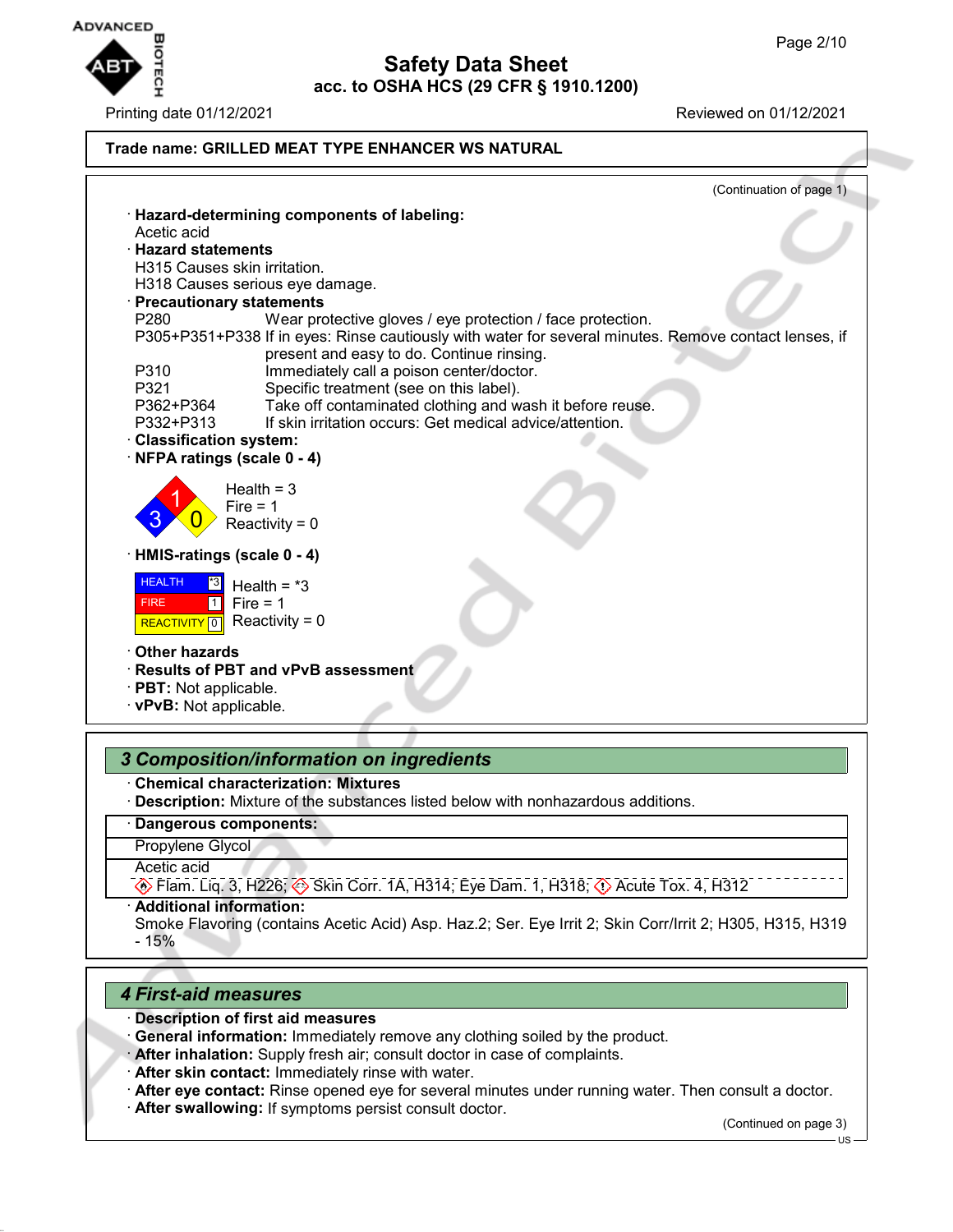

Printing date 01/12/2021 **Reviewed on 01/12/2021** 

**Trade name: GRILLED MEAT TYPE ENHANCER WS NATURAL**

(Continuation of page 2) · **Information for doctor:** · **Most important symptoms and effects, both acute and delayed** No further relevant information available. · **Indication of any immediate medical attention and special treatment needed** No further relevant information available. *5 Fire-fighting measures* · **Extinguishing media** · **Suitable extinguishing agents:** CO2, powder or alcoholresistant foam. CO2, extinguishing powder or water spray. Fight larger fires with water spray or alcohol resistant foam. Use fire fighting measures that suit the environment. · **Special hazards arising from the substance or mixture** No further relevant information available. · **Advice for firefighters** · **Protective equipment:** No special measures required. · **Additional information** Cool endangered receptacles with water spray. Collect contaminated fire fighting water separately. It must not enter the sewage system. *6 Accidental release measures* · **Personal precautions, protective equipment and emergency procedures** Wear protective equipment. Keep unprotected persons away. · **Environmental precautions:** Dilute with plenty of water. Do not allow to enter sewers/ surface or ground water. · **Methods and material for containment and cleaning up:** Absorb with liquid-binding material (sand, diatomite, acid binders, universal binders, sawdust). Use neutralizing agent. Dispose contaminated material as waste according to item 13. · **Reference to other sections** See Section 7 for information on safe handling. See Section 8 for information on personal protection equipment. See Section 13 for disposal information. · **Protective Action Criteria for Chemicals** · **PAC-1:** Propylene Glycol 30 mg/m<sup>3</sup> and 30 mg/m<sup>3</sup> and 30 mg/m<sup>3</sup> and 30 mg/m<sup>3</sup> and 30 mg/m<sup>3</sup> Acetic acid 5 ppm · **PAC-2:** Propylene Glycol 2012 2020 1,300 mg/m<sup>3</sup> 2020 1,300 mg/m<sup>3</sup> Acetic acid 35 ppm · **PAC-3:** Propylene Glycol 7,900 mg/m<sup>3</sup> Acetic acid 250 ppm

(Continued on page 4)

US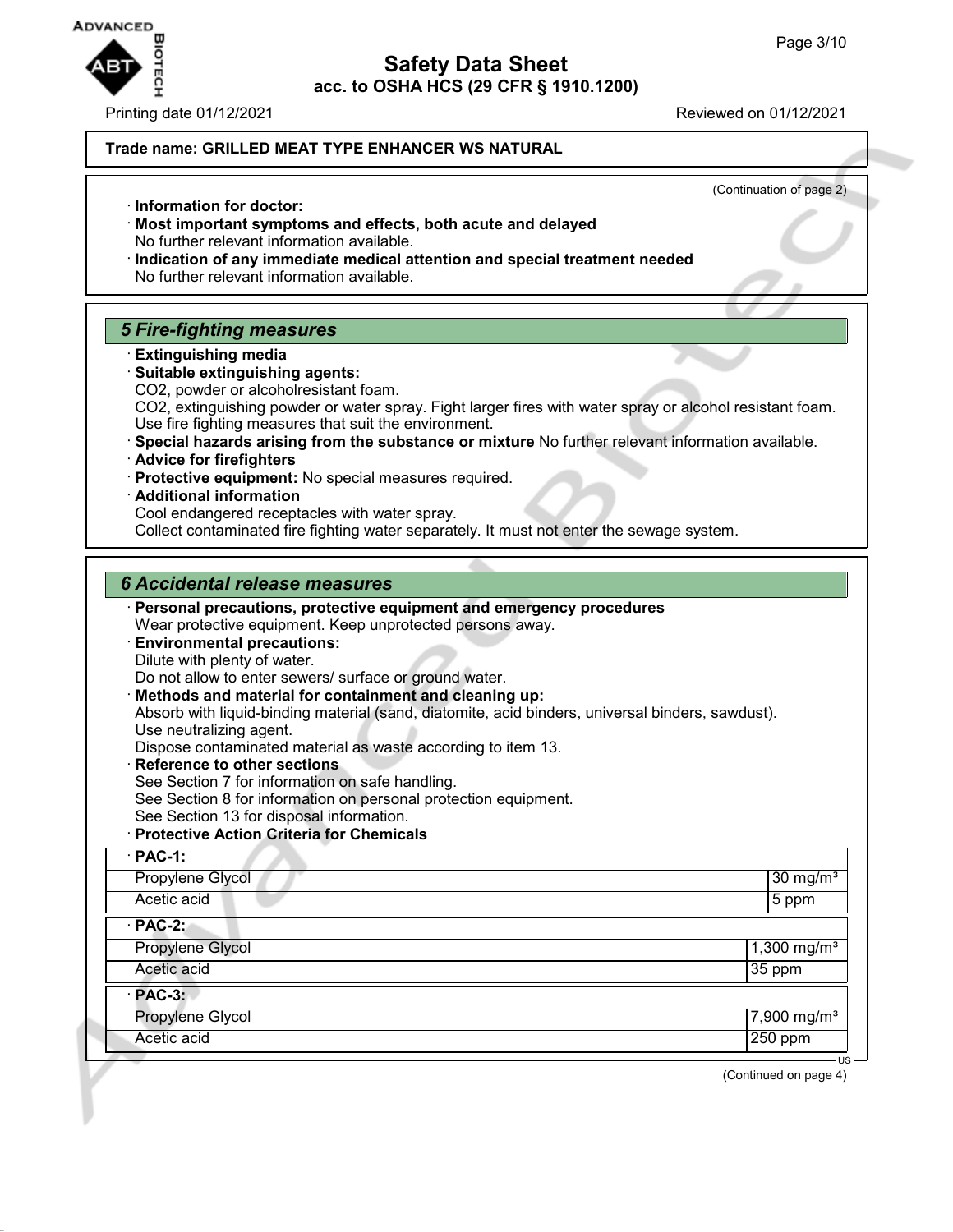

#### **Trade name: GRILLED MEAT TYPE ENHANCER WS NATURAL**

(Continuation of page 3)

## *7 Handling and storage*

- · **Handling:**
- · **Precautions for safe handling** No special precautions are necessary if used correctly.
- · **Information about protection against explosions and fires:** No special measures required.
- · **Conditions for safe storage, including any incompatibilities**
- · **Storage:**
- · **Requirements to be met by storerooms and receptacles:** No special requirements.
- Please refer to product specification for product storage requirements.
- · **Information about storage in one common storage facility:** Not required.
- · **Further information about storage conditions:** Keep receptacle tightly sealed.
- · **Specific end use(s)** No further relevant information available.

## *8 Exposure controls/personal protection*

· **Additional information about design of technical systems:** No further data; see item 7.

#### · **Control parameters**

| Components with limit values that require monitoring at the workplace:                                                                                                                                                                                                                                                                                                                                                                                              |                                                                                                   |  |
|---------------------------------------------------------------------------------------------------------------------------------------------------------------------------------------------------------------------------------------------------------------------------------------------------------------------------------------------------------------------------------------------------------------------------------------------------------------------|---------------------------------------------------------------------------------------------------|--|
| <b>Propylene Glycol</b>                                                                                                                                                                                                                                                                                                                                                                                                                                             |                                                                                                   |  |
|                                                                                                                                                                                                                                                                                                                                                                                                                                                                     | WEEL Long-term value: $10 \text{ mg/m}^3$                                                         |  |
| <b>Acetic acid</b>                                                                                                                                                                                                                                                                                                                                                                                                                                                  |                                                                                                   |  |
| <b>PEL</b>                                                                                                                                                                                                                                                                                                                                                                                                                                                          | Long-term value: $25 \text{ mg/m}^3$ , 10 ppm                                                     |  |
| <b>REL</b>                                                                                                                                                                                                                                                                                                                                                                                                                                                          | Short-term value: 37 mg/m <sup>3</sup> , 15 ppm<br>Long-term value: 25 mg/m <sup>3</sup> , 10 ppm |  |
| TLV.                                                                                                                                                                                                                                                                                                                                                                                                                                                                | Short-term value: 37 mg/m <sup>3</sup> , 15 ppm<br>Long-term value: 25 mg/m <sup>3</sup> , 10 ppm |  |
|                                                                                                                                                                                                                                                                                                                                                                                                                                                                     | Additional information: The lists that were valid during the creation were used as a basis.       |  |
| <b>Exposure controls</b><br>Personal protective equipment:<br><b>General protective and hygienic measures:</b><br>Keep away from foodstuffs, beverages and feed.<br>Immediately remove all soiled and contaminated clothing.<br>$M$ , the contract of the contract of the contract of $\mathcal{L}_1$ . The contract of the contract of the contract of the contract of the contract of the contract of the contract of the contract of the contract of the contrac |                                                                                                   |  |

Wash hands before breaks and at the end of work.

- Avoid contact with the eyes.
- Avoid contact with the eyes and skin.
- · **Breathing equipment:** Not required.
- · **Protection of hands:**



Protective gloves

The glove material has to be impermeable and resistant to the product/ the substance/ the preparation. Due to missing tests no recommendation to the glove material can be given for the product/ the preparation/ the chemical mixture.

Selection of the glove material should be based on consideration of the penetration times, rates of diffusion and the degradation

(Continued on page 5)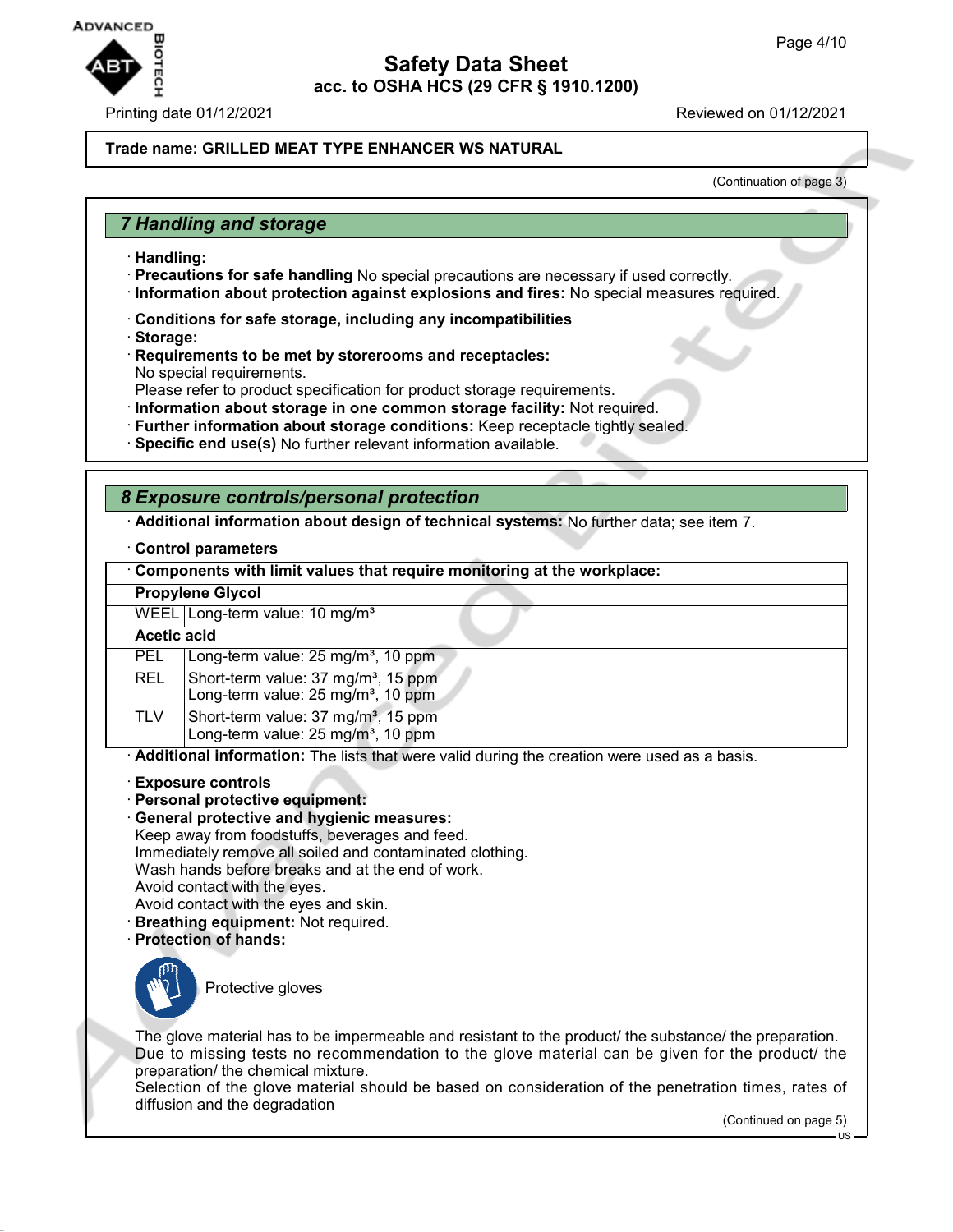#### Printing date 01/12/2021 Reviewed on 01/12/2021

#### **Trade name: GRILLED MEAT TYPE ENHANCER WS NATURAL**

#### (Continuation of page 4)

· **Material of gloves** The selection of the suitable gloves does not only depend on the material, but also on further marks of quality and varies from manufacturer to manufacturer. As the product is a preparation of several substances, the resistance of the glove material can not be calculated in advance and has therefore to be checked prior to the application.

### · **Penetration time of glove material** The exact break through time has to be determined by the manufacturer of the protective gloves and has to be observed.

· **Eye protection:**



Tightly sealed goggles

# *9 Physical and chemical properties*

| <b>General Information</b><br>· Appearance: |                                               |
|---------------------------------------------|-----------------------------------------------|
| Form:                                       | Liquid                                        |
| Color:                                      | According to product specification            |
| Odor:                                       | According to product specification            |
| <b>Odor threshold:</b>                      | Not determined.                               |
| pH-value:                                   | Not determined.                               |
| <b>Change in condition</b>                  |                                               |
| <b>Melting point/Melting range:</b>         | Undetermined.                                 |
| <b>Boiling point/Boiling range:</b>         | Undetermined.                                 |
| · Flash point:                              | >105 °C (>221 °F)                             |
| · Flammability (solid, gaseous):            | Not applicable.                               |
| · Ignition temperature:                     | 371 °C (699.8 °F)                             |
| <b>Decomposition temperature:</b>           | Not determined.                               |
| · Auto igniting:                            | Product is not selfigniting.                  |
| Danger of explosion:                        | Product does not present an explosion hazard. |
| <b>Explosion limits:</b>                    |                                               |
| Lower:                                      | 2.6 Vol %                                     |
| Upper:                                      | 17 Vol %                                      |
| Vapor pressure at 20 °C (68 °F):            | 23 hPa (17.3 mm Hg)                           |
| Density at 20 °C (68 °F):                   | 1.08 g/cm <sup>3</sup> (9.0126 lbs/gal)       |
| <b>Relative density</b>                     | Not determined.                               |
| · Vapor density                             | Not determined.                               |
| <b>Evaporation rate</b>                     | Not determined.                               |
| Solubility in / Miscibility with            |                                               |
| Water:                                      | Fully miscible.                               |



 $\blacksquare$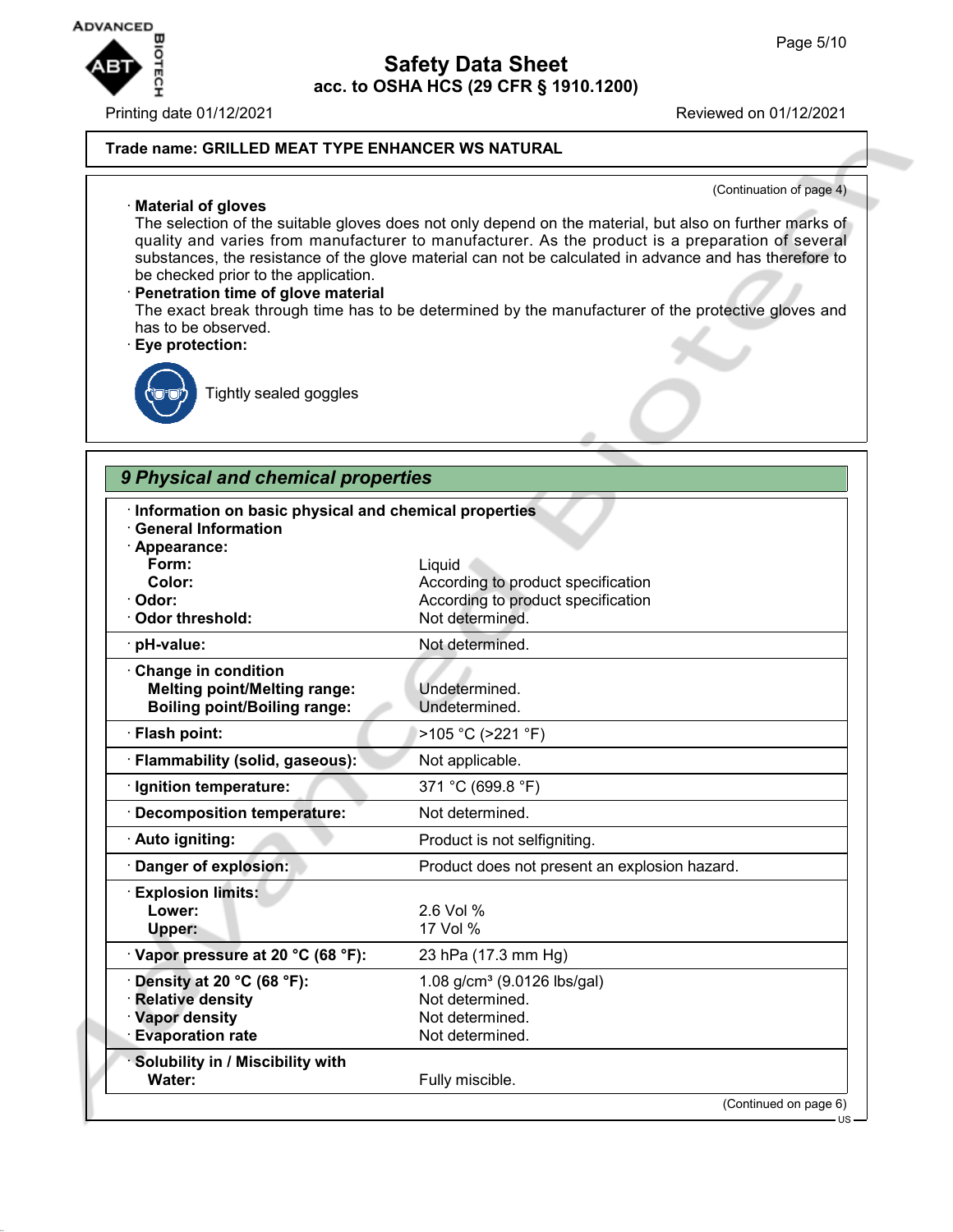

Printing date 01/12/2021 Reviewed on 01/12/2021

### **Trade name: GRILLED MEAT TYPE ENHANCER WS NATURAL**

|                                                            |                                            | (Continuation of page 5) |
|------------------------------------------------------------|--------------------------------------------|--------------------------|
| · Partition coefficient (n-octanol/water): Not determined. |                                            |                          |
| · Viscosity:                                               |                                            |                          |
| Dynamic:                                                   | Not determined.                            |                          |
| Kinematic:                                                 | Not determined.                            |                          |
| · Solvent content:                                         |                                            |                          |
| <b>Organic solvents:</b>                                   | 85.0%                                      |                          |
| Water:                                                     | $10.0\%$                                   |                          |
| <b>VOC content:</b>                                        | 85.00%                                     |                          |
|                                                            | 918.0 g/l / 7.66 lb/gal                    |                          |
| Other information                                          | No further relevant information available. |                          |

## *10 Stability and reactivity*

- · **Reactivity** No further relevant information available.
- · **Chemical stability**
- · **Thermal decomposition / conditions to be avoided:** No decomposition if used according to specifications.
- · **Possibility of hazardous reactions** No dangerous reactions known.
- · **Conditions to avoid** No further relevant information available.
- · **Incompatible materials:** No further relevant information available.
- · **Hazardous decomposition products:** No dangerous decomposition products known.

### *11 Toxicological information*

· **Information on toxicological effects**

· **Acute toxicity:**

### · **LD/LC50 values that are relevant for classification:**

**ATE (Acute Toxicity Estimate)**

Oral LD50 22067 mg/kg (rat) Dermal LD50 7067 mg/kg (rabbit)

### **Acetic acid**

| Oral | LD50 3540 mg/kg (ATE)        |
|------|------------------------------|
|      | 3310 mg/kg (rat)             |
|      | Dermal LD50 1100 mg/kg (ATE) |
|      | 1060 mg/kg (rabbit)          |

#### · **Primary irritant effect:**

- · **on the skin:** No irritant effect.
- · **on the eye:** Strong irritant with the danger of severe eye injury.
- · **Sensitization:** No sensitizing effects known.
- · **Additional toxicological information:**
- The product shows the following dangers according to internally approved calculation methods for preparations:
- Irritant

(Continued on page 7)

US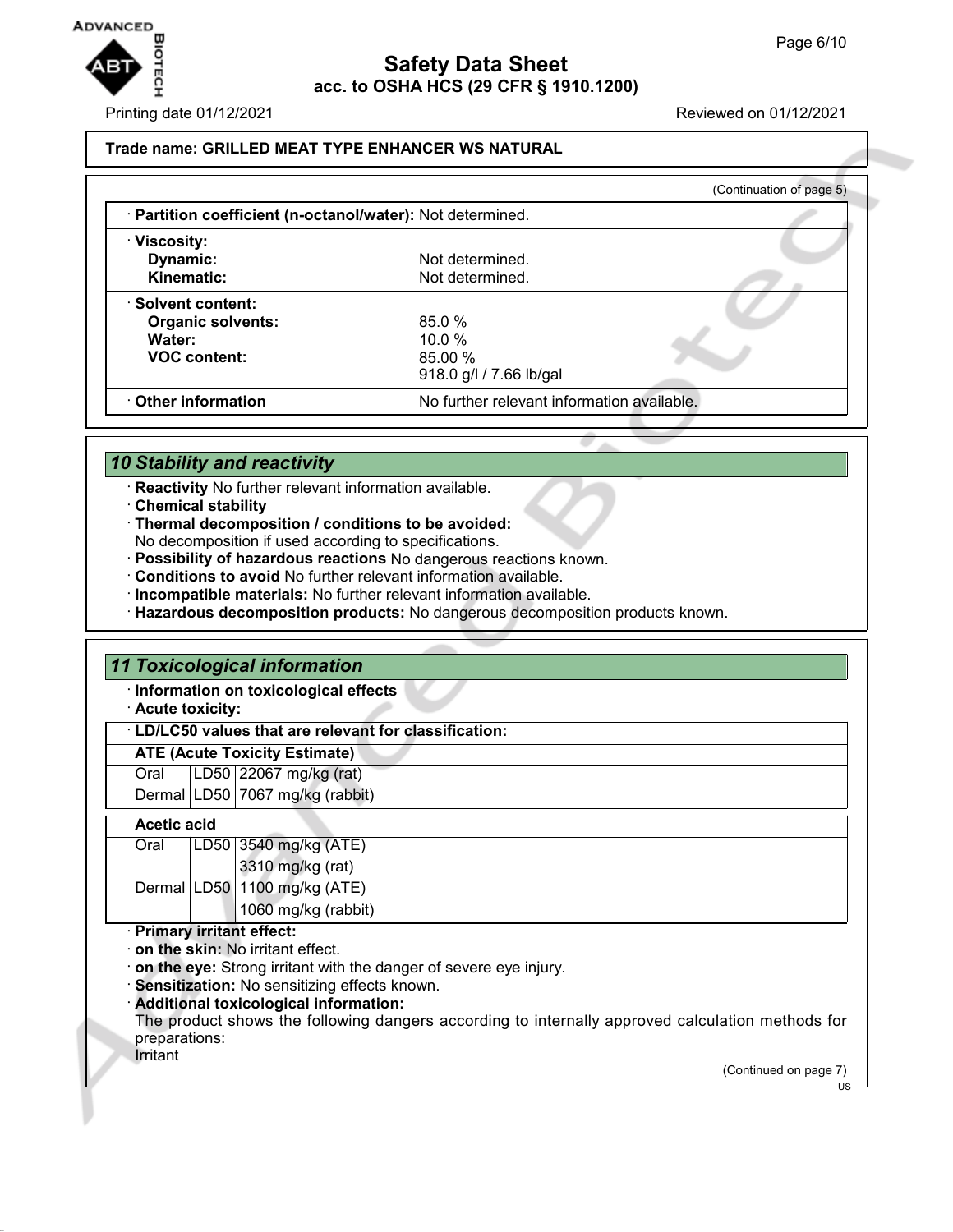

(Continuation of page 6)

### **Trade name: GRILLED MEAT TYPE ENHANCER WS NATURAL**

· **Carcinogenic categories**

· **IARC (International Agency for Research on Cancer)**

None of the ingredients is listed.

### · **NTP (National Toxicology Program)**

None of the ingredients is listed.

## · **OSHA-Ca (Occupational Safety & Health Administration)**

None of the ingredients is listed.

## *12 Ecological information*

#### · **Toxicity**

- · **Aquatic toxicity:** No further relevant information available.
- · **Persistence and degradability** No further relevant information available.
- · **Behavior in environmental systems:**
- · **Bioaccumulative potential** No further relevant information available.
- · **Mobility in soil** No further relevant information available.
- · **Additional ecological information:**
- · **General notes:**

Water hazard class 1 (Self-assessment): slightly hazardous for water

Do not allow undiluted product or large quantities of it to reach ground water, water course or sewage system.

Must not reach bodies of water or drainage ditch undiluted or unneutralized.

- · **Results of PBT and vPvB assessment**
- · **PBT:** Not applicable.
- · **vPvB:** Not applicable.
- · **Other adverse effects** No further relevant information available.

### *13 Disposal considerations*

- · **Waste treatment methods**
- · **Recommendation:**

Must not be disposed of together with household garbage. Do not allow product to reach sewage system.

- · **Uncleaned packagings:**
- · **Recommendation:** Disposal must be made according to official regulations.
- · **Recommended cleansing agent:** Water, if necessary with cleansing agents.

| · UN-Number               |                             |  |
|---------------------------|-----------------------------|--|
| · DOT, IMDG, IATA         | UN2790                      |  |
| · UN proper shipping name |                             |  |
| ∙ DOT                     | Acetic acid solution        |  |
| · IMDG, IATA              | <b>ACETIC ACID SOLUTION</b> |  |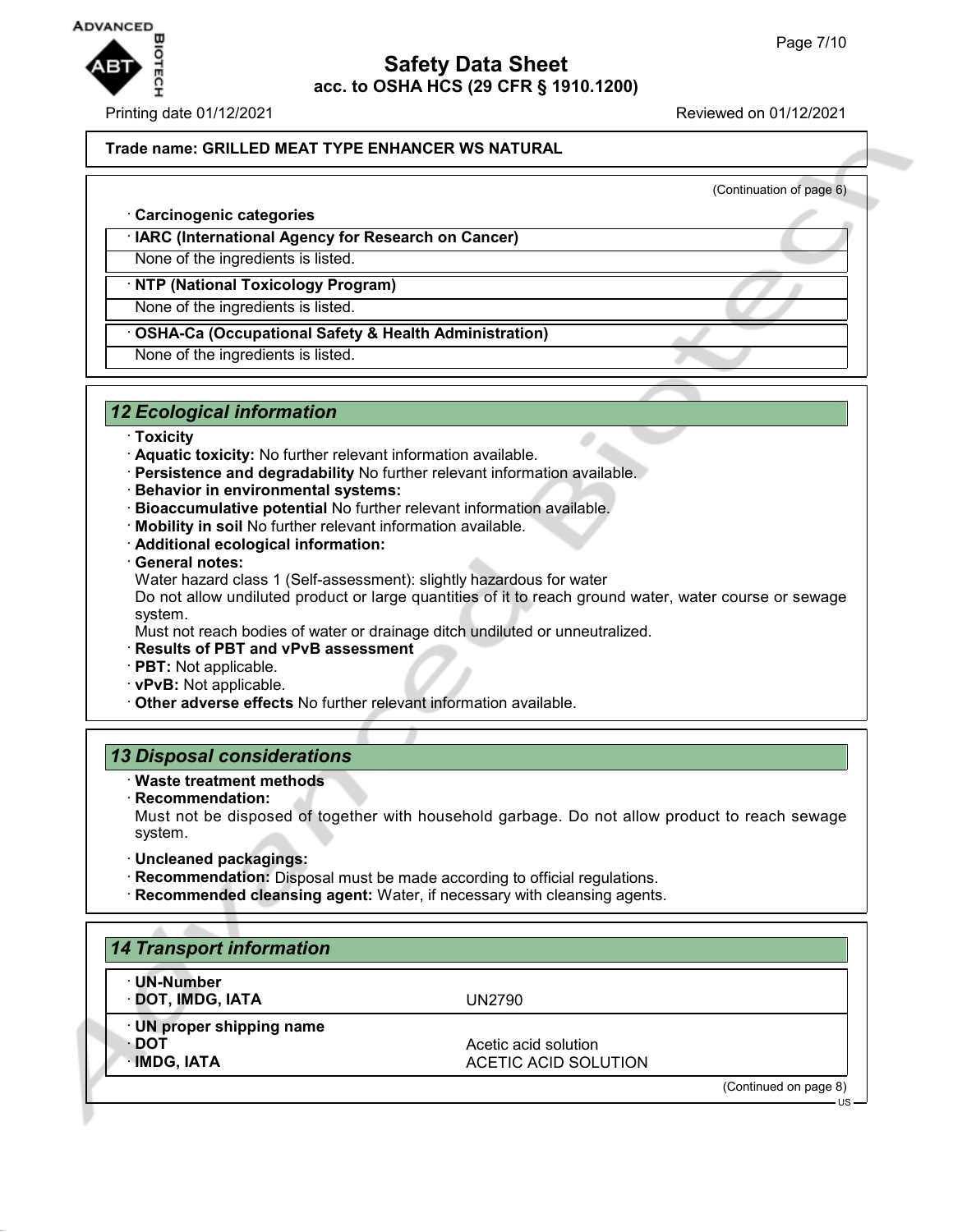

Printing date 01/12/2021 Reviewed on 01/12/2021

|                                                      | (Continuation of page 7)                          |
|------------------------------------------------------|---------------------------------------------------|
| · Transport hazard class(es)                         |                                                   |
| $\cdot$ DOT                                          |                                                   |
|                                                      |                                                   |
|                                                      |                                                   |
|                                                      |                                                   |
| · Class                                              | 8 Corrosive substances                            |
| · Label                                              | 8                                                 |
| · IMDG, IATA                                         |                                                   |
|                                                      |                                                   |
|                                                      |                                                   |
|                                                      |                                                   |
| ∙ Class                                              | 8 Corrosive substances                            |
| · Label                                              | 8                                                 |
| · Packing group                                      |                                                   |
| · DOT, IMDG, IATA                                    | Ш                                                 |
| <b>Environmental hazards:</b>                        | Not applicable.                                   |
| Special precautions for user                         | <b>Warning: Corrosive substances</b>              |
| · Hazard identification number (Kemler code): 80     |                                                   |
| · EMS Number:                                        | $F-A, S-B$                                        |
| <b>Segregation groups</b><br><b>Stowage Category</b> | Acids<br>A                                        |
| Transport in bulk according to Annex II of           |                                                   |
| MARPOL73/78 and the IBC Code                         | Not applicable.                                   |
| · Transport/Additional information:                  |                                                   |
| $\cdot$ DOT                                          |                                                   |
| <b>Quantity limitations</b>                          | On passenger aircraft/rail: 5 L                   |
|                                                      | On cargo aircraft only: 60 L                      |
| $\cdot$ IMDG                                         |                                                   |
| · Limited quantities (LQ)                            | 5L                                                |
| · Excepted quantities (EQ)                           | Code: E1                                          |
|                                                      | Maximum net quantity per inner packaging: 30 ml   |
|                                                      | Maximum net quantity per outer packaging: 1000 ml |
| · UN "Model Regulation":                             | UN 2790 ACETIC ACID SOLUTION, 8, III              |

## *15 Regulatory information*

· **Safety, health and environmental regulations/legislation specific for the substance or mixture** · **Sara**

· **Section 355 (extremely hazardous substances):**

None of the ingredients is listed.

(Continued on page 9)

 $\overline{11}$ S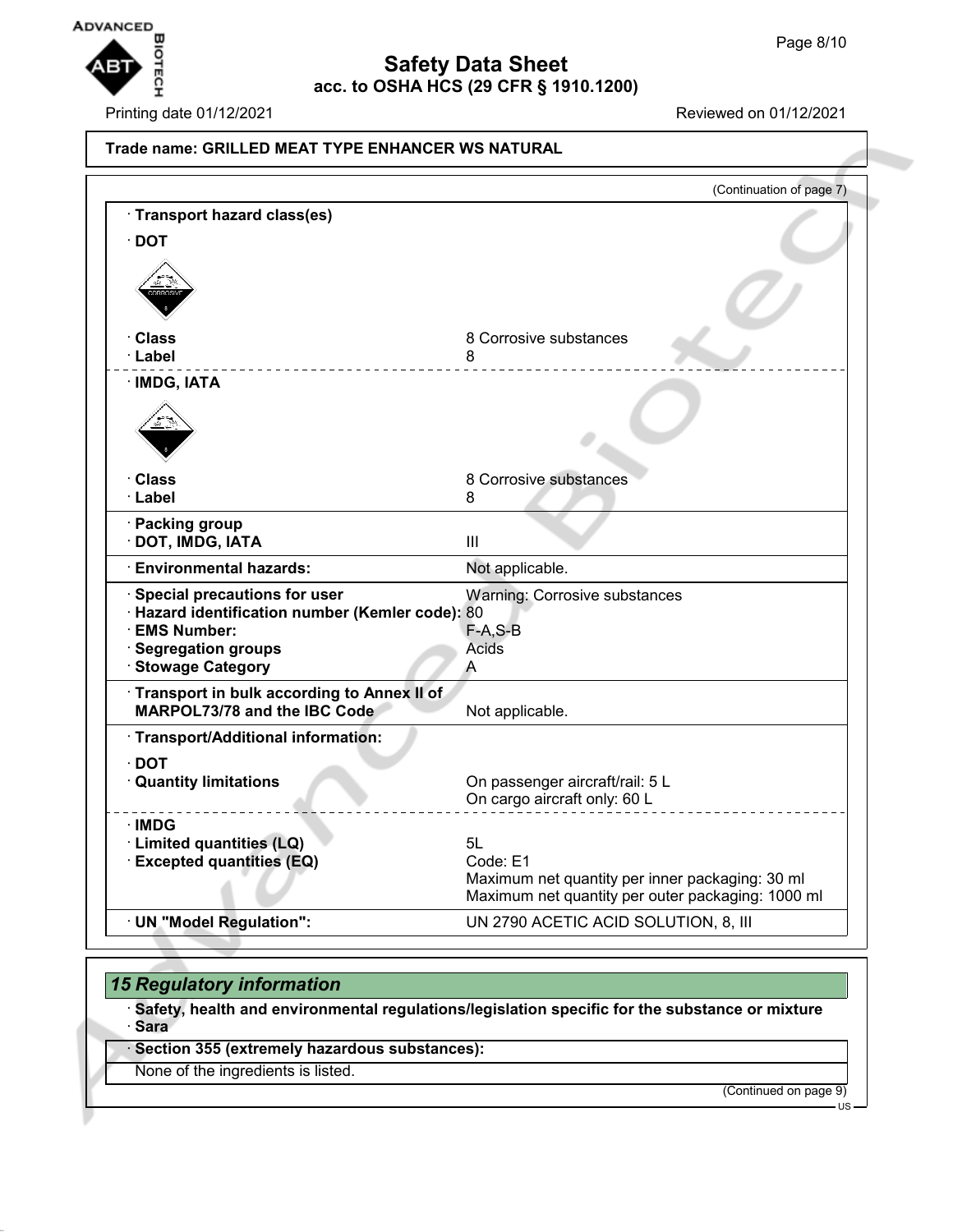

## **Safety Data Sheet acc. to OSHA HCS (29 CFR § 1910.1200)**

Printing date 01/12/2021 Reviewed on 01/12/2021

### **Trade name: GRILLED MEAT TYPE ENHANCER WS NATURAL**

|                                                             | (Continuation of page 8) |
|-------------------------------------------------------------|--------------------------|
| Section 313 (Specific toxic chemical listings):             |                          |
| None of the ingredients is listed.                          |                          |
| TSCA (Toxic Substances Control Act):                        |                          |
| All components have the value ACTIVE.                       |                          |
| <b>Hazardous Air Pollutants</b>                             |                          |
| None of the ingredients is listed.                          |                          |
| <b>Proposition 65</b>                                       |                          |
| <b>Chemicals known to cause cancer:</b>                     |                          |
| None of the ingredients is listed.                          |                          |
| Chemicals known to cause reproductive toxicity for females: |                          |
| None of the ingredients is listed.                          |                          |
| Chemicals known to cause reproductive toxicity for males:   |                          |
| None of the ingredients is listed.                          |                          |
| Chemicals known to cause developmental toxicity:            |                          |

### · **Carcinogenic categories**

· **EPA (Environmental Protection Agency)**

None of the ingredients is listed.

None of the ingredients is listed.

### · **TLV (Threshold Limit Value established by ACGIH)**

None of the ingredients is listed.

· **NIOSH-Ca (National Institute for Occupational Safety and Health)**

None of the ingredients is listed.

#### · **GHS label elements**

Pictograms on label shall be in the shape of a square set at a point and shall include a black hazard symbol on a white background with a red frame sufficiently wide to be clearly visible. The product is classified and labeled according to the Globally Harmonized System (GHS).

### · **Hazard pictograms**



· **Signal word** Danger

|                                 | · Hazard-determining components of labeling:                                                          |
|---------------------------------|-------------------------------------------------------------------------------------------------------|
| Acetic acid                     |                                                                                                       |
| <b>Hazard statements</b>        |                                                                                                       |
| H315 Causes skin irritation.    |                                                                                                       |
| H318 Causes serious eye damage. |                                                                                                       |
| · Precautionary statements      |                                                                                                       |
| P <sub>280</sub>                | Wear protective gloves / eye protection / face protection.                                            |
|                                 | P305+P351+P338 If in eyes: Rinse cautiously with water for several minutes. Remove contact lenses, if |
|                                 | present and easy to do. Continue rinsing.                                                             |
| P310                            | Immediately call a poison center/doctor.                                                              |
| P321                            | Specific treatment (see on this label).                                                               |
| P362+P364                       | Take off contaminated clothing and wash it before reuse.                                              |

(Continued on page 10) US